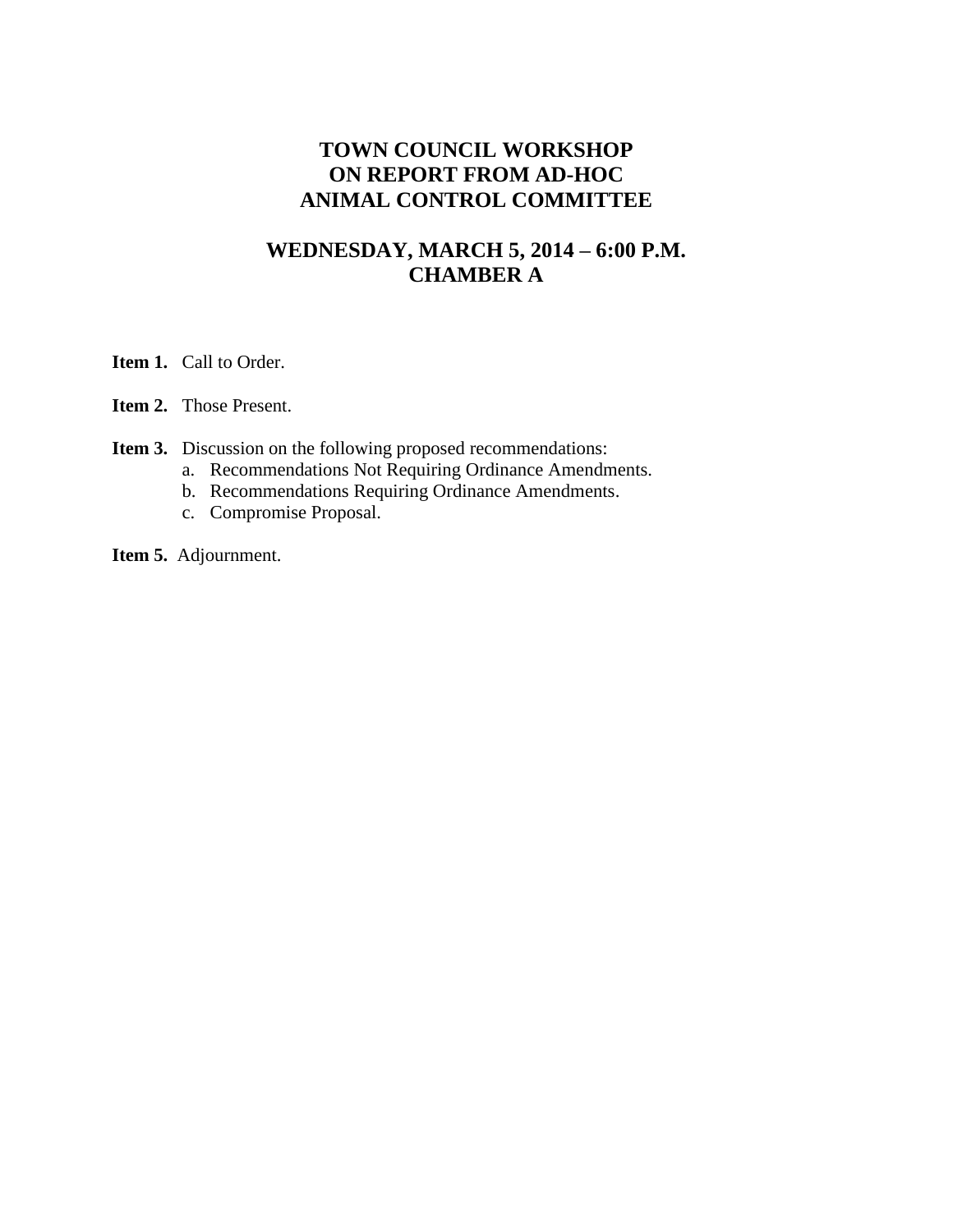# **Recommendations Not Requiring Ordinance Amendments**

## **Recommendations for Beaches**

## **Establish an On-going Committee- Implementation of Recommendations**

- Broad representation (geography and interests) including beach areas
- Recommended areas for review:
	- o Preparation of educational materials
	- o Monitoring program/coordination of volunteers
	- o Establish consistent signage
	- o Consider Dog Parks
	- o Work with Piping Plover Coordinator and agency partners

## *ACTION: Order establishing new Committee*

## **Designate Co-op Beach as a year-round dog beach**

- Explore process for de-listing essential habitat designation (Exhibit F)
- Consult with Shellfish Commission and Coastal Waters and Harbor Committee

*ACTION: Refer matter to On-going Committee*

### **Plover Coordinator**

Oversee and coordinate monitoring program and volunteers

*ACTION: Fund position in FY 2015 budget*

## **Improve Signage at all Beach Access Points**

*ACTION: Refer to staff and On-going Committee for implementation*

## **Enhanced focus on Education and Enforcement**

*ACTION: Refer to staff and On-going Committee for implementation*

### **Formulate educational materials and coordination with other agencies regarding the issue of keeping cats indoors (no mandate)**

*ACTION: Refer to staff and On-going Committee for implementation*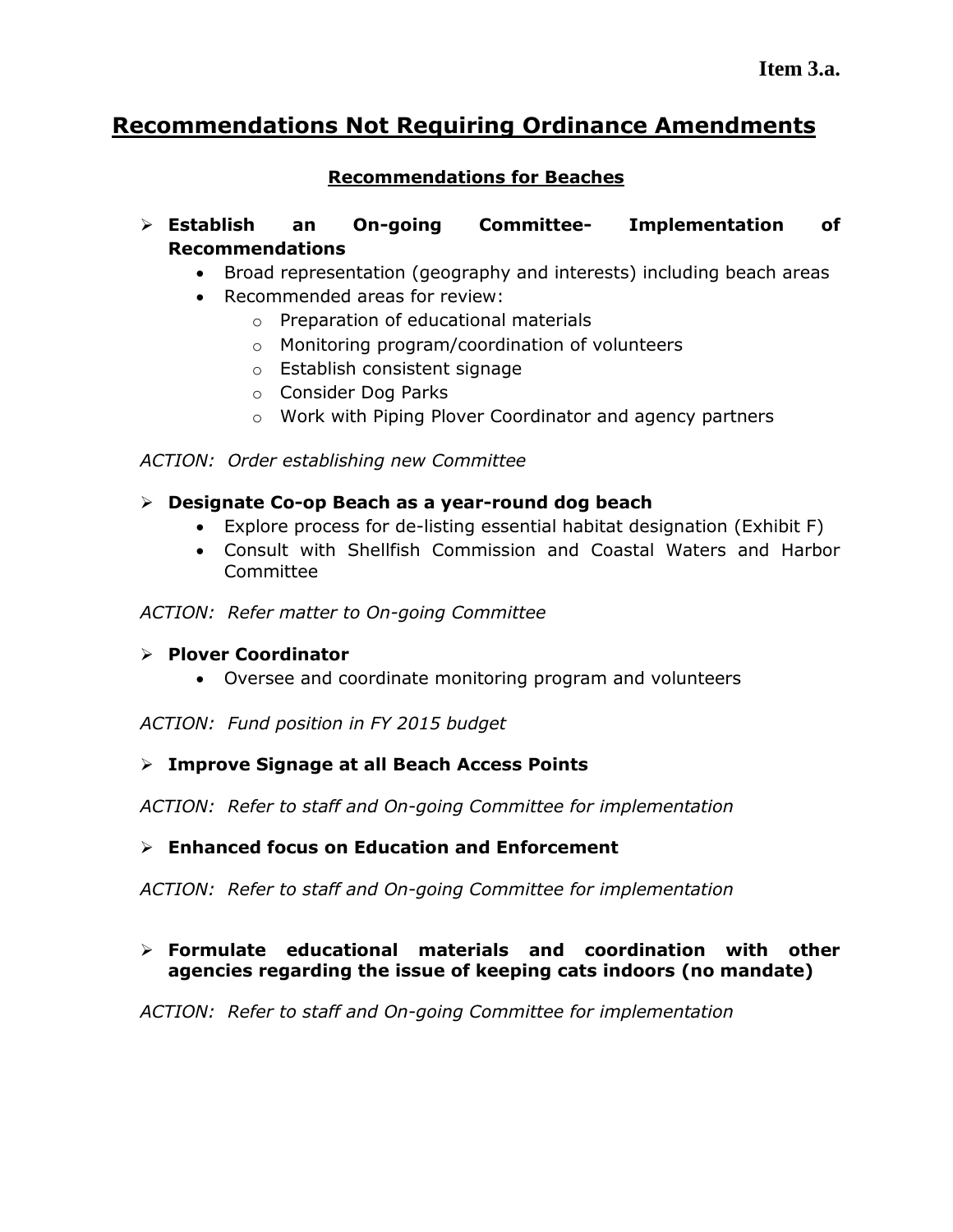#### **Engage the golf courses in Town regarding their use of weed and pest control management products**

*ACTION: Refer to Pest Management Advisory Committee*

 **Petition for the inclusion of the areas north and east of Scarborough Beach in the essential habitat designation (See Exhibit G)**

*ACTION: Refer to On-going Committee*

 **Heightened fireworks enforcement on the beach during July 3,4 and 5and coordinate with other agencies to discourage the use of fireworks around documented nest locations; emphasis the fireworks ban on beaches in all educational materials**

*ACTION: Refer to Police Department*

 **Evaluate trash collection procedures with the hope of reducing the number of receptacles on Pine Point Beach and that they be moved as far away as practicable from any known nest locations**

*ACTION: Refer to Community Services for evaluation and implementation*

 **Seek input from state and federal agencies regarding suggested "best practices" for beach raking**

*ACTION: Refer to staff to seek consultation and implement suggest changes to the policy*

#### **Recommendations – Town-Wide**

- **Current Animal Control Ordinance is appropriate as it allows off-leash under voice control; better signage at all town facilities to publicize rules and responsibilities (See Exhibit H)**
	- Community Services should recommend changes, when and if appropriate
	- Town should consider dog parks at one or more town facilities, considering such factors as location, cost and amenities

*ACTION: Refer to staff and On-going Committee for review and recommendation*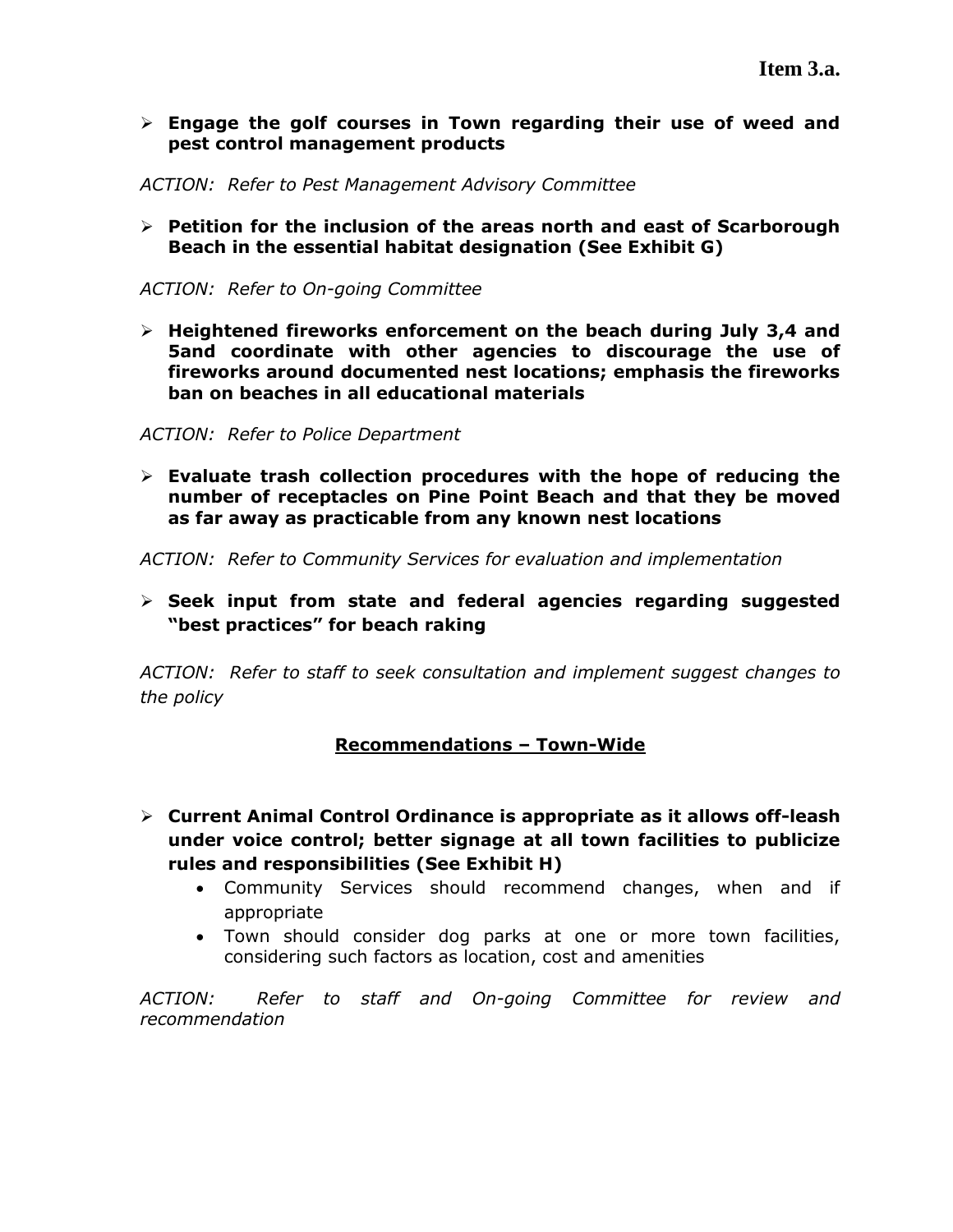**Encourage Scarborough Conservation Land Trust and the Eastern Trail Management District to maintain current practices relating to dog access and Town should support this endeavor**

*ACTION: Refer to staff to communicate with partner agencies*

- **Require distribution of educational materials at the time of annual licensure renewal**
	- Require affirmation of dog owner of receipt of educational materials
	- Permit system for temporary use

*ACTION: Refer to staff and On-Going Committee for implementation*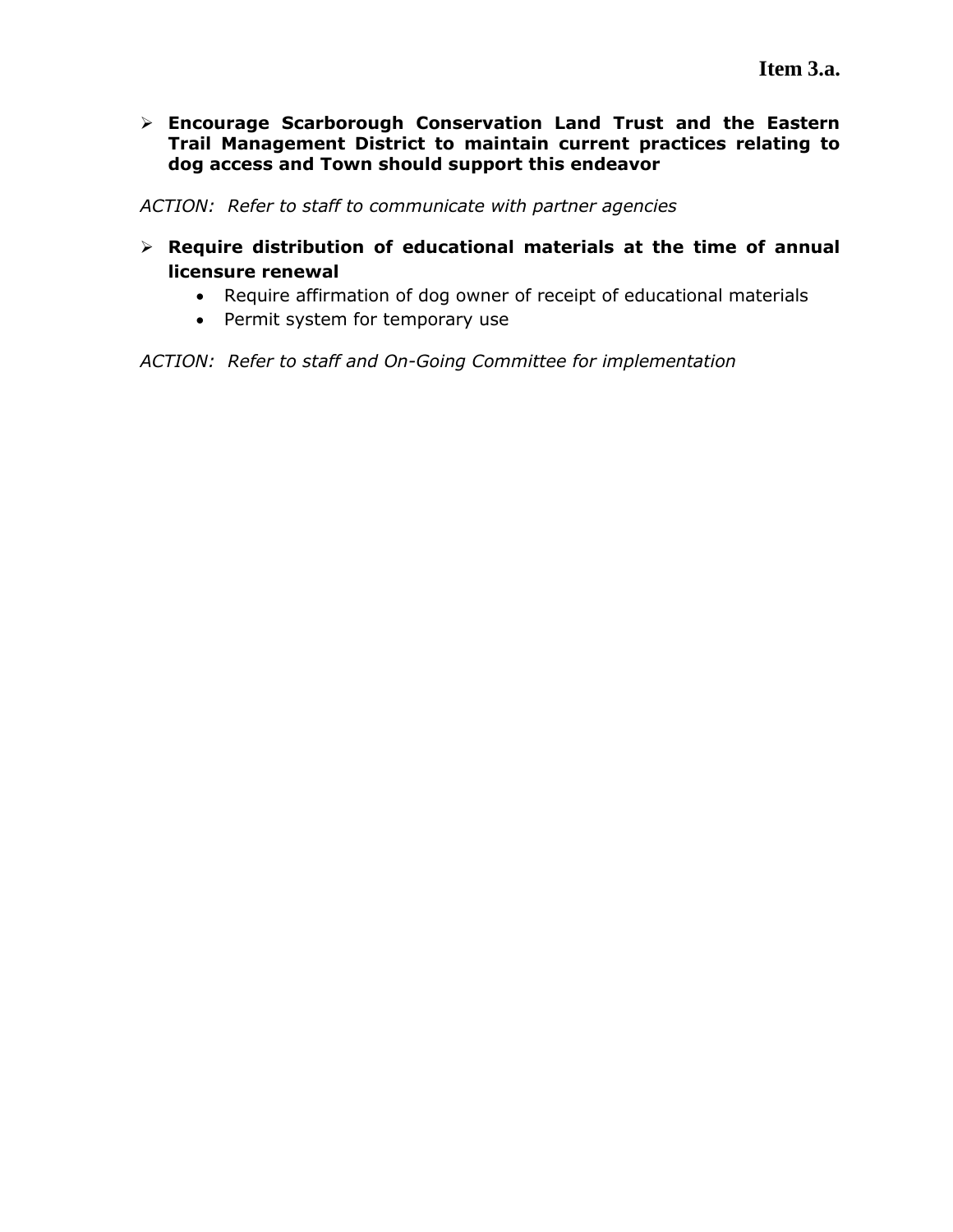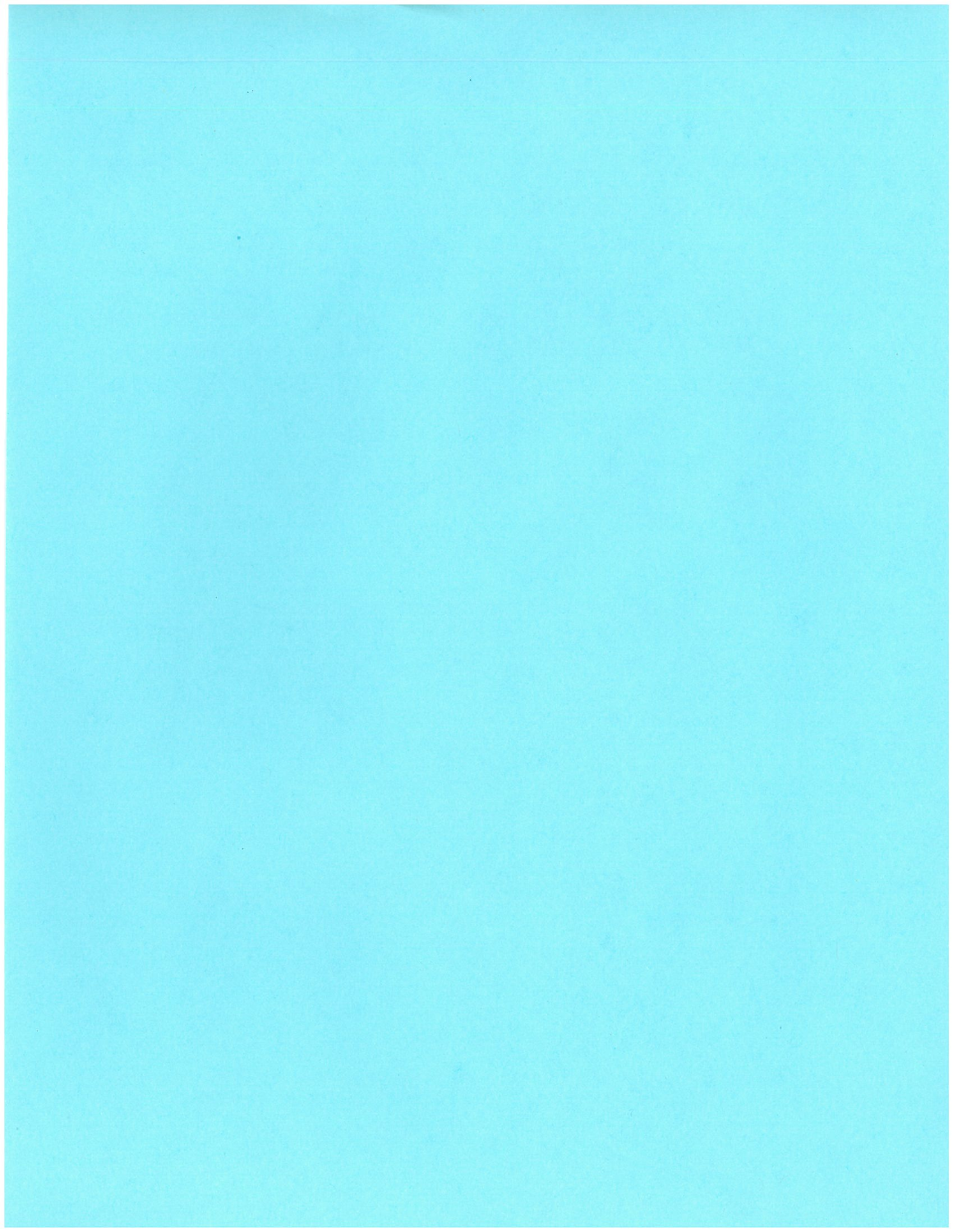# *Chapter 604 - Animal Control Ordinance*

### **In-Season Beach Regulations**

- In-Season defined as April 1 to the day after Labor Day each year
- April 1 through May 14:
	- $\circ$  Dogs allowed on beaches from dawn until dusk on an 8 ft. (or less) leash.
- May 15 through the Tuesday after Labor Day:
	- $\circ$  Dogs allowed on beaches from dawn until 9:00AM on an 8 ft. (or less) leash.
	- o No dogs on beaches from 9:00AM until 5:00PM.
	- $\circ$  Dogs allowed on beaches from 5:00PM until dark on an 8 ft. (or less) leash.
	- o The following conditions would allow an individual beach to be "released" on or after July 15 whereby dogs can be off-leash but on voice control from dawn until 9:00AM:
- No plover nesting has been detected between April 1 and July 14.
- 40 days have passed since the last chick hatched

#### **Off-Season Beach Regulations**

- Off-Season defined as the day after Labor Day to March 31 each year
- Dogs allowed on the beach from dawn to dusk, but must be leashed between 11:00 AM and 2:00 PM each day
- **Include "sight" in the voice control definition**
- **Establish a 200' setback from protective fencing (exclosures)**

## **Establish standards for "Responsible Dog Ownership" that must be read and acknowledged at the time of annual licensure**

- Dogs Should Never:
	- o Charge, chase or display aggression towards any person, other dog, wildlife/bird
	- o Behave in any way that a reasonable person would find disturbing or harassing
	- o Fail to return to its owner/guardian side immediately upon verbal or visual command
	- $\circ$  A dog owner/guardian may not have more than two (2) dogs under voice/sight control at the same time.

### **Include allowance for "Owner" warning for animal trespass to be consistent with state law**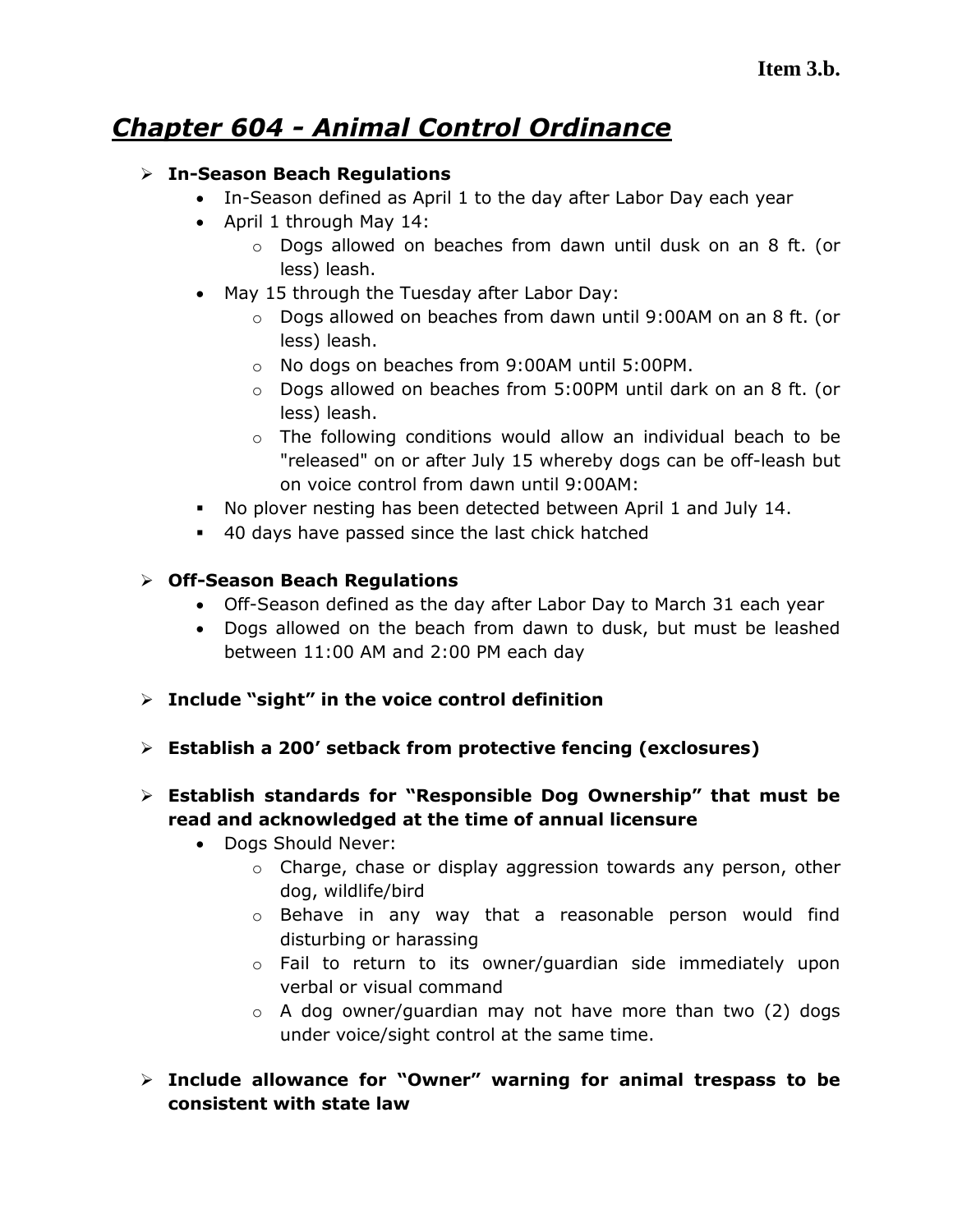# *Chapter 610 – Piping Plover Ordinance*

- **Establish a 200' setback from protective fencing (exclosures)**
- **Include "Parasailing" and "kite-surfing" to uses requiring a 650' setback from nesting or territorial adult or unfledged Piping Plovers**

# *Chapter 604A – Horse Beach Permit Ordinance*

 **Horse Beach Permit Ordinance amended to allow horses on the beach from Oct. 1 to April 1**

# *Possible Ordinance Amendment*

- **Introduce a Dog Tag program modeled after Boulder, CO that establishes dogs' off leash as a privilege (see Exhibit D)**
	- Issuance of dog tag associated with educational materials and an affirmation by the dog owner <https://bouldercolorado.gov/osmp/tag-program>
	- Revocation for non-compliance
	- Facilitate easy access to the program on-line registration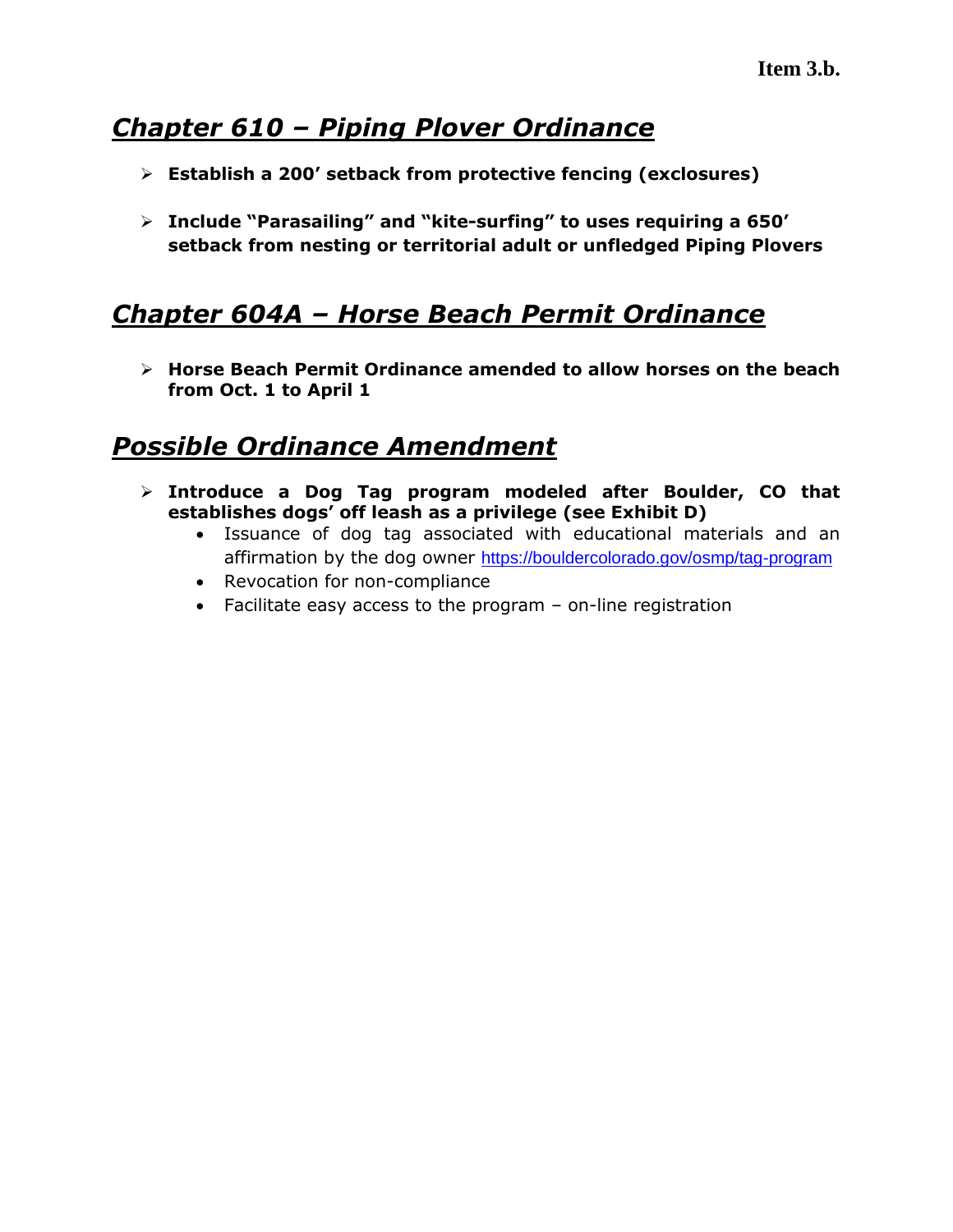